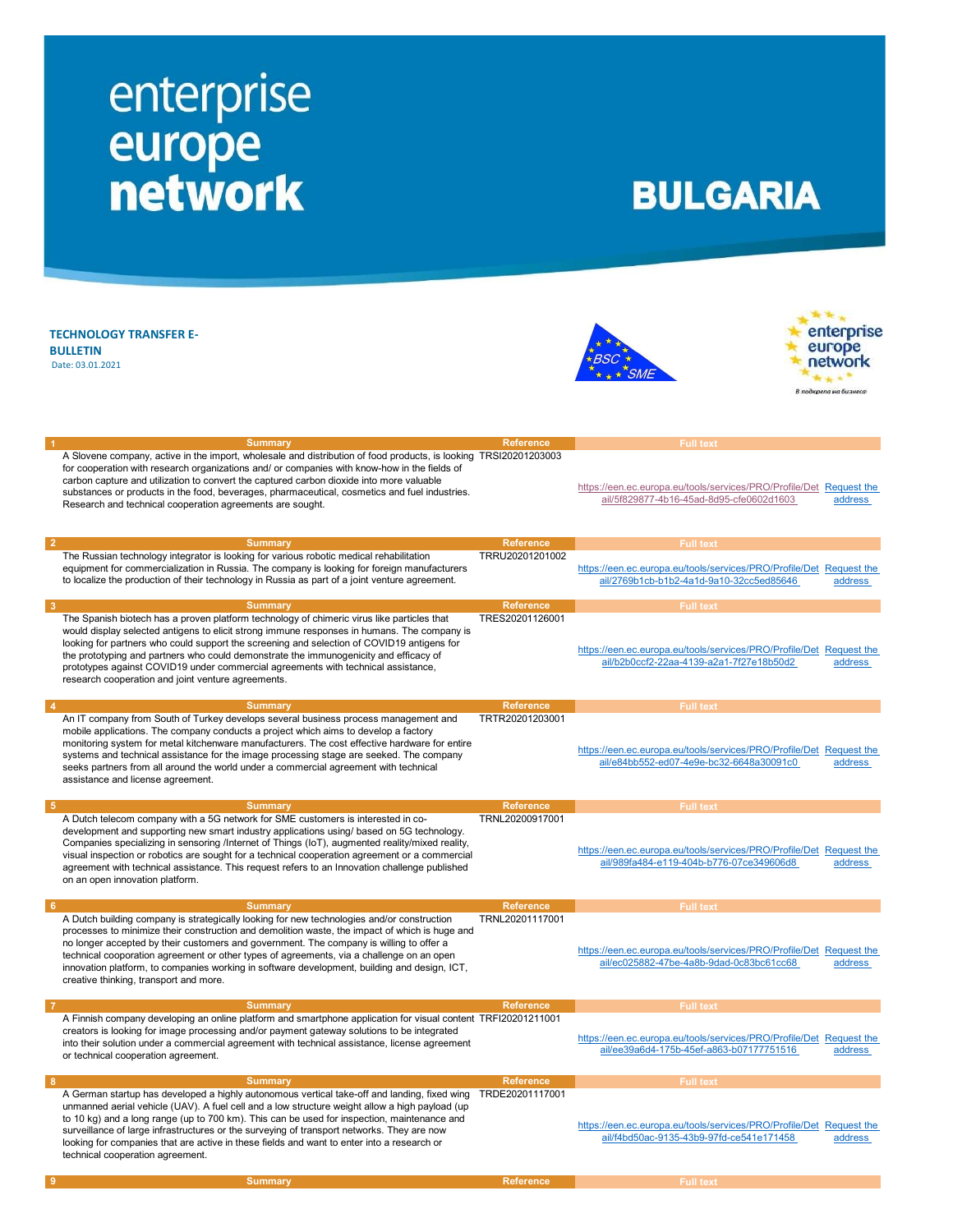A UK Company based in the North East has developed and trialled a device to prevent children's buggies from tipping over when bags etc. are hung from the handles. The device is fixed to the rear legs of the buggy and can be swung upwards and folded out of the way when not needed. The company seeks manufacturing partners and licensing/manufacturing agreements in China, the USA and Europe however they would not rule out interest from other countries. TRUK20201203001 https://een.ec.europa.eu/tools/services/PRO/Profile/Det Request the ail/c416fb43-d744-46cf-b4ae-5f0d1eb0394e address 10 Summary Reference Reference Full text Full text (Reference Reference Reference Reference Reference Reference Singapore industry leading companies are interested in findind provider partners with relevant technologies to co-innovate in solutions for key sustainability areas such as waste reduction, green transport, green packaging, renewable energy and resource efficiency. The MNEs are interested in research cooperation agreements, technical cooperation agreements or commercial agreements with technical assistance with startups, SMEs or research institutes. Deadline of the call: 19 Feb 2021 TRSG20201203001 https://een.ec.europa.eu/tools/services/PRO/Profile/Det Request the ail/a954134a-3c3f-4193-bf1f-1d4565c3269a address 11 Summary Reference Reference Full text Full text (November 2001) and the Reference Reference  $\sim$  Full text This is a Chinese company specialised in designing and manufacturing household appliances. According to the company's development strategy, it seeks high thermal efficiency (80%) technology applied to gas stoves from the European market. The Chinese company prefers a commercial agreement with technical assistance cooperation method. TRCN20201127001 https://een.ec.europa.eu/tools/services/PRO/Profile/Det Request the ail/d3e957d4-f17e-4a9e-ba3c-796853b9f1d1 address 12 Summary Reference Reference Full text Full text (Reference Reference Reference Reference Reference Reference Belarusian university has developed an electrostatic colloidal microthruster for CubeSat satellites using micro-electromechanical system (MEMS) technology. They are interested in technical and research cooperation with industrial and academic partners in respect to joint development and testing of systems for propulsion and positioning of microsatellites. Potential partners could be scientific organizations, universities, and private companies. TOBY20201221001 https://een.ec.europa.eu/tools/services/PRO/Profile/Det Request the ail/187df777-eeee-4f63-9969-816e84871a6b address 13 Summary Reference Full text Full text (Apple of the Summary Reference Full text (Apple of the Full text (Apple of the Summary Reference  $R$ The Spanish SME was founded in 2007 and provides services in energy consultancy, energy management, industrial construction, hydraulic works and holistic solutions to increase energy efficiency, harvest renewable resources, reduce impact on environment and boost competitiveness of its clients. This SME has developed a technology to optimise energy consumption. It is offered to take part of a consortium aligned with Green Deal call. The SME has participated in several European projects. TOES20201113002 https://een.ec.europa.eu/tools/services/PRO/Profile/Det Request the ail/cd931437-2687-4ff8-899f-6b4448b9e601 address 14 Summary Reference Full text Full text Application of the Reference Full text Application of the Reference Full text Application of the Reference  $\sim$  Full text Application of the Reference  $\sim$  Full text Application of A Spanish consortium for biomedical research has developed an expert system, based in a robust algorithm, that enables chronic obstructive pulmonary disease (COPD) patients to enhance self–control of their disease improving adherence to treatments, reducing COPD progression and health care costs. The group is seeking experienced companies and investors in healthcare for a joint venture or financial agreements to create a spin-off to bring the technology to the market TOES20201127001 https://een.ec.europa.eu/tools/services/PRO/Profile/Det Request the ail/fca0d706-d40f-4d35-903e-ec27b9f520da address 15 Summary Reference Reference Full text Full text (Application of the Reference Reference Reference Reference A Basque SME that designs and produces ceramic materials used in antifouling and corrosion-TOES20201214001 resistant coatings applicable in high temperature environments has developed a technology that obtains much better results than conventional coatings sintered at low temperatures. The SME is looking for an Original Equipment Manufacturer (OEM) dealer for a technical or a manufacturing type of agreement. https://een.ec.europa.eu/tools/services/PRO/Profile/Det Request the ail/1e2efec4-c550-4ce9-b0d5-db4032103374 address 16 Summary Reference Full text Full text Application of the Reference Full text Application of the Reference Full text Application of the Reference  $\sim$  Full text Application of the Reference  $\sim$  Full text Application of An orthopaedic surgeon from a Spanish medical institute has developed a system to retension TOES20201215001 or replace the anterior cruciate ligament in a knee injury by means of an innovative screw. The system avoids the need to extract any graft and therefore it is less aggressive for the patient. The institute would like to get in contact with orthopaedic clinics and manufacturers of medical devices to further develop the system through technical cooperation agreements. https://een.ec.europa.eu/tools/services/PRO/Profile/Det Request the ail/075099ab-1761-4d72-bfe0-0bdc2a58bede address 17 Summary Reference Reference Full text Full text (Summary Reference Reference Reference Reference Reference A Croatian company focused on connecting science with the economy, as well as providing consultancy support to innovative and technology-based projects, is looking for research cooperation agreements with partners forming a consortium for H2020 projects. It offers its expertise in communication, dissemination, entrepreneurial education, and project cycle management within projects related to the agri-food sector, business support, environmental protection and digitalisation activities. TOHR20201112001 https://een.ec.europa.eu/tools/services/PRO/Profile/Det Request the ail/7489a148-05ab-4020-ac31-a65a43c0794c address 18 Summary Reference Full text Full text and the Summary Reference Full text Assembly Reference Full text Assembly Reference Full text Assembly Reference  $R$ An innovative spiral shaped urinary catheter has been designed by a team at a Swedish university to alleviate problems frequently experienced by catheterized patients such as incomplete drainage of the bladder, urinary tract infections, bladder irritation and mucosal damage. The commercialization rights are now available at the University Holding company, now seeking an industry partner in the area of medical devices and urology for a licensing deal or acquisition of an early stage Asset. TOSE20201125001 https://een.ec.europa.eu/tools/services/PRO/Profile/Det Request the ail/de80219d-651d-4dd1-89e9-070e089a56d5 address 19 Summary Reference Reference Full text Full text (Reference Reference Reference Reference Reference Reference The Ukrainian company offers new technology in municipal energy that works with virtually no TOUA20201214001 energy consumption, for: - production and transportation of ice to air conditioning and cooling systems, - heating of frosty air before heating systems with air heat pumps (AHP), and ventilation systems. This technology is cheaper than the known ones and reduces CO2 emissions. The company is looking for partners involved in similar projects under the technical cooperation agreement. https://een.ec.europa.eu/tools/services/PRO/Profile/Det Request the ail/b614061b-cc2a-414d-92e1-d29da4888f29 address 20 Summary Reference Full text (  $\sim$  5 Summary Reference Full text (  $\sim$  5  $\mu$  Full text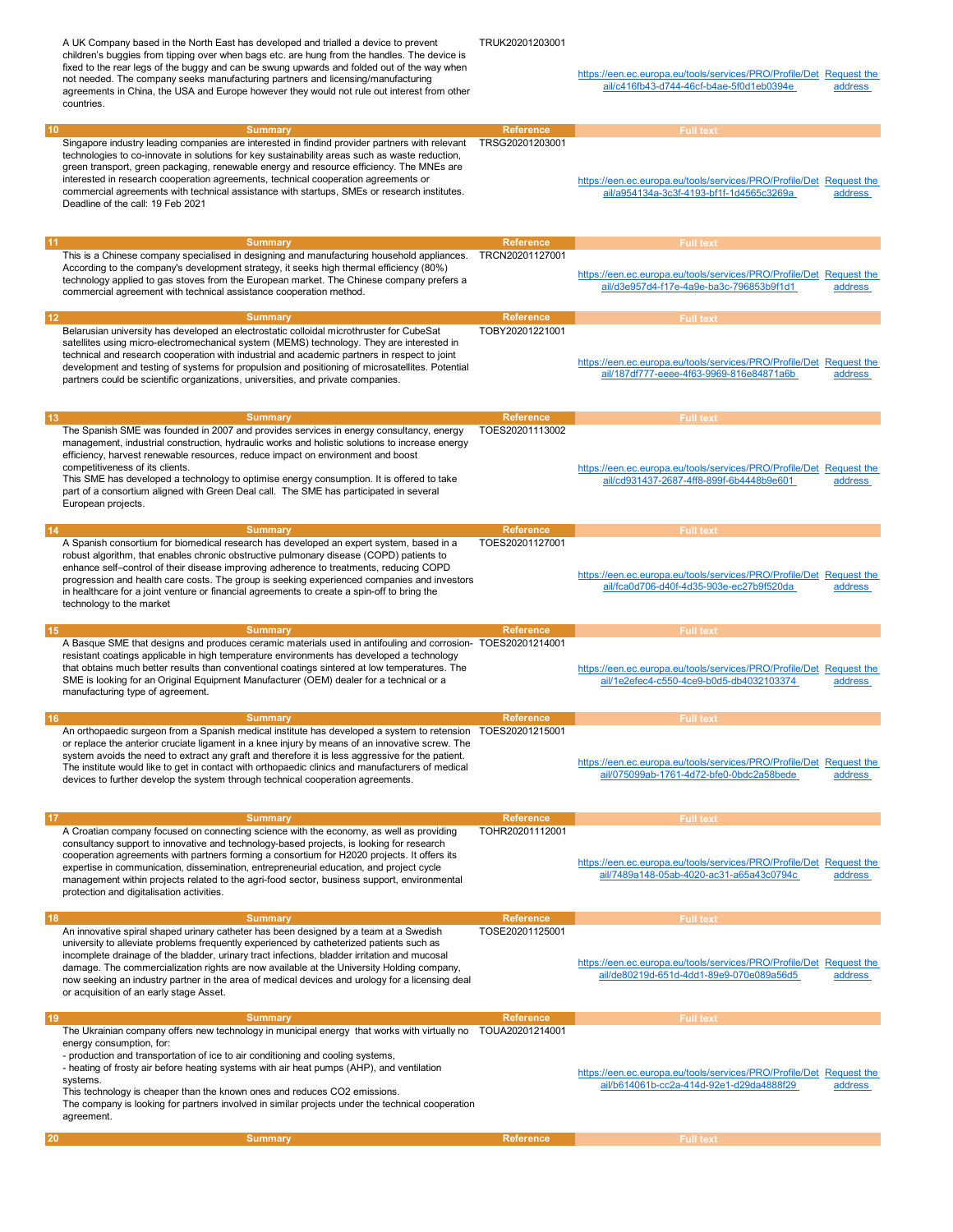A Ukrainian University offers a test method for determining the amount of iodine in iodized domestic water based on the sorbent polyurethane foam, in order to control the intake of iodine in the human body. The proposed method is simple, reliable, and highly sensitive, which ensures its use both in analytical laboratories and outside them, as well as provides effective screening of water for iodine content. Type of cooperation: commercial agreement with technical assistance. TOUA20201215001 https://een.ec.europa.eu/tools/services/PRO/Profile/Det Request the ail/97a36ab3-3e4e-4d99-b44f-91a8ff1dc5b5 address 21 Summary Reference Full text Full text (Summary Reference Full text (Summary Reference Full text (Summary Reference  $R$ A Kosovar startup SME has developed an innovative robot to prevent and reduce the spread of TOXK20201208001 infectious diseases, virus and bacteria through Ultraviolet-C rays.The robot can be used to perform disinfecting through night in buildings and working areas. Currently the Kosovar company is seeking for partners for commercial agreements with technical assistance and research cooperation agreement. https://een.ec.europa.eu/tools/services/PRO/Profile/Det Request the ail/a9797489-a000-4305-abc2-ef41b76aaf01 address 22 Summary Reference Full text Full text Application of the Reference Full text Application of the Reference Full text Application of the Reference Full text Application of the Reference  $\mathbb{R}^n$ The French company is a global flexible printed circuit manufacturer. They provide an innovative cost effective sensing solution for biosensors electrodes. They are specialized in large volume cost effective transducer material for electrochemical sensors. They are looking for large volume medical devices integrated manufacturers or consumable manufacturers. The cooperation will take place under manufacturing agreement or commercial agreement with technical assistance. TOFR20201218001 https://een.ec.europa.eu/tools/services/PRO/Profile/Det Request the ail/05566fbd-f461-451e-ba4a-6e9dcd103490 address 23 Summary Reference Full text Full text (Capital Summary Reference Full text (Capital Summary Reference Full text A French SME has developed edge computing solution, mixed hardware-software, with innovative functionalities that allows the collection and delivery of IoT sensor data and web content in a limited connection environment. The SME seeks commercial agreements with technical assistance with ICT integrators in Europe managing smart projects in the sectors of smart city, industry 4.0, intelligent transport, smart ocean). Research cooperation agreement is sought to further develop the technology. TOFR20201130001 https://een.ec.europa.eu/tools/services/PRO/Profile/Det Request the ail/9c5da950-4dd9-4325-b4f3-03e5d6360de0 address 24 Summary Reference Full text Full text Assembly Reference Full text Assembly Reference Full text Assembly Reference A French startup has developed an electronic system which can automatically control the stabilisation of a watercraft using sensors, electronics and mechatronics. This system has been tested with very good results on the different watercrafts: sailing catamarans and motor boats. The SME is now looking for naval architects, hydrofoil manufacturers or project leaders working on hydrofoils with best performance watercrafts, under commercial agreements with technical assistance. TOFR20201209001 https://een.ec.europa.eu/tools/services/PRO/Profile/Det Request the ail/54959914-9dde-4f57-88df-472d78aac276 address 25 Summary Reference Full text Full text (Capital Summary Reference Full text (Capital Summary Reference Full text A laboratory of a Greek public university has developed an innovative technology for the valorisation of solid wastes into brick clays with improved thermal and noise insulating capabilities and low environmental footprint. The laboratory is looking for heavy clay ceramic industries. The type of partnership considered is commercial agreement with technical assistance. TOGR20201203001 https://een.ec.europa.eu/tools/services/PRO/Profile/Det Request the ail/43d79e30-69db-48ea-997d-84b2166ad6fc address 26 Summary Reference Full text Full text (Summary Reference Full text (Summary Reference Full text (Summary Reference  $R$ An Italian start-up company in the agricultural sector has patented a new soil mulching system, TOIT20201210001 based on spraying an aqueous emulsion containing polysaccharides and vegetable fibres, without the disadvantages of traditional system in terms of disposal and environmental impact. The company is looking for partners in agricultural sector, which manufacture disposables for agriculture, in order to sign a license agreement or a commercial agreement with technical assistance. https://een.ec.europa.eu/tools/services/PRO/Profile/Det Request the ail/ae2e295f-6a35-4259-a132-8f6fb42c10b9 address 27 Summary Reference Full text Full text Application of the Reference Full text Application of the Reference Full text Application of the Reference Full text Application of the Reference  $\mathcal{L}$ A Spanish deep tech start-up based at the intersection of disciplines biology, AI and IoT, aims to help water pollution managers by bringing to the market one scalable and cost-effective technology of remote water monitoring and take care of watery ecosystems sustainability. The SME is seeking technical cooperation or research cooperation agreements and joint venture agreements with SMEs or R&D institutions in fields of wastewater treatment, water surveillance, environment or earth observation. TOES20201118002 https://een.ec.europa.eu/tools/services/PRO/Profile/Det Request the ail/20f0767f-b6c7-43ea-994d-5c8a2ef148f4 address 28 Summary Reference Full text Full text (Capital Summary Reference Full text (Capital Summary Reference Full text A Spanish biotech startup performing biological functional soil analysis has developed a platform able to provide a functional interpretation of soil by using soil microbiome as a biomarker in order to benefit crops and measure the effects of agricultural inputs on soil. The team has expertise in digitalization, DNA sequencing, machine learning, bioinformatics and ecological computing. They seek partners to develop/use this platform under commercial, license or research cooperation agreements. TOES20201209001 https://een.ec.europa.eu/tools/services/PRO/Profile/Det Request the ail/e14f82c8-ec3f-4828-b846-1693e0820a7a address 29 Summary Reference Full text Full text (Apple of the Summary Reference Full text (Apple of the Full text (Apple of the Summary Reference  $\sim$  Full text (Apple of the Summary Reference of the Summary Reference of the Summ An Italian research organisation based in a Science and Technology Park of Sardinia, working on biosciences, high performance computing in the fields of energy, environment, ICT, information society, visual & data-intensive computing, computational infrastructures, smart projects and digital technologies for aerospace, is interested in being involved, as a partner, in the Green Deal call on projects needing high performance computing infrastructures, through research cooperation agreements. TOIT20201214001 https://een.ec.europa.eu/tools/services/PRO/Profile/Det Request the ail/c740f10b-a44d-4890-92fb-aace288398b0 address 30 Summary Reference Full text Full text (Summary Reference Full text (Summary Reference Full text (Summary Reference  $R$ The biological plant protection product is a carrier for biologically active organism designed to protect plants against insect pests based on entomopathogenic fungus ingredient and was developed at Slovak research institute in Zvolen region in the area of forestry. The preferred cooperation type is license agreement, as the institute is oriented only towards research activities. TOSK20201006001 https://een.ec.europa.eu/tools/services/PRO/Profile/Det Request the ail/d858c72b-fc0e-4c0e-a971-c11a2a11b731 address 31 Summary Reference Full text Full text (Summary Reference Full text (Summary Reference Full text (Summary Reference Full text (Summary Reference  $R$ The technology under identity "1PhEnergyOn" developed at Slovak university in the area of agriculture in Nitra region introduce the approach that easily ensures a continuous supply of electricity to appliances that use one phase (230V). As the technology comes from academic environment the preferred cooperation type is license agreement. The university is looking for licensing the mentioned technology. TOSK20201027001 https://een.ec.europa.eu/tools/services/PRO/Profile/Det Request the ail/1067ef2c-2ac9-4fe6-a088-7e59c105d224 address 32 Summary Reference Full text (Summary Reference Full text (Summary Reference Full text (Summary Reference Full text (Summary Reference  $R$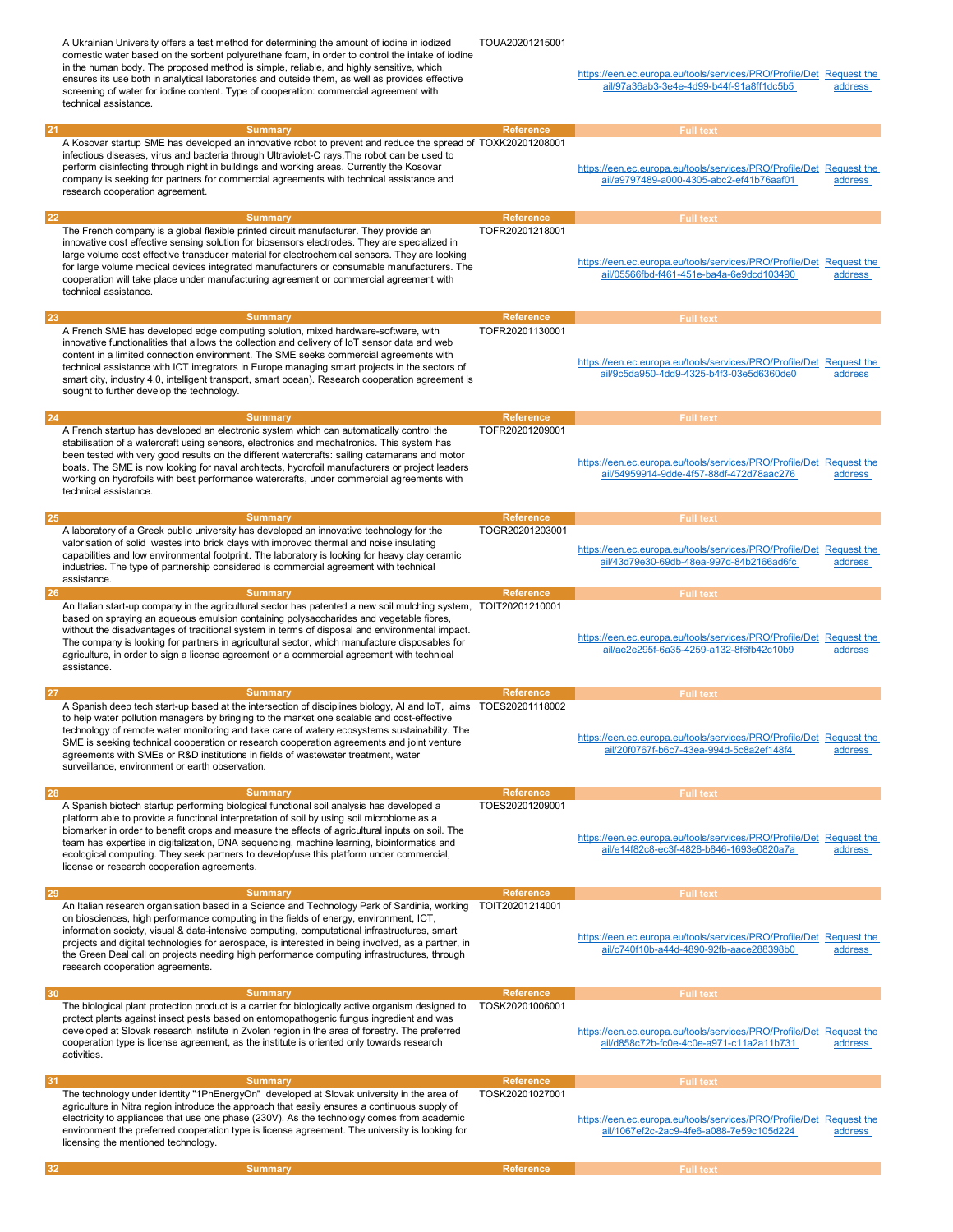|    | An active soft solder based on zinc (Zn) with the addition of magnesium (Mg) and strontium<br>(Sr) allows the direct soldering of non-metallic materials. It was developed by a team of a<br>technical university in the Bratislava region in Slovakia and aims to license the technology.                                                                                                                                                                                                                                                       | TOSK20201125001                     | https://een.ec.europa.eu/tools/services/PRO/Profile/Det Request the<br>ail/63e1dee7-4cd2-4021-a868-9b13b93cfbf2 | address                              |
|----|--------------------------------------------------------------------------------------------------------------------------------------------------------------------------------------------------------------------------------------------------------------------------------------------------------------------------------------------------------------------------------------------------------------------------------------------------------------------------------------------------------------------------------------------------|-------------------------------------|-----------------------------------------------------------------------------------------------------------------|--------------------------------------|
| 33 | <b>Summary</b>                                                                                                                                                                                                                                                                                                                                                                                                                                                                                                                                   | Reference                           | <b>Full text</b>                                                                                                |                                      |
|    | A new method on how to prevent non-desirable, potentially carcinogenic, acrylamide from<br>forming in extruded and puffed cereal products has been developed for the food industry by a<br>Slovakian research team. The institute is looking to license the method to producers and<br>processors of acrylamide-affected foods.                                                                                                                                                                                                                  | TOSK20201210001                     | https://een.ec.europa.eu/tools/services/PRO/Profile/Det<br>ail/4f3bcc35-0985-49b2-bfc7-69a3d76148ee             | <b>Request the</b><br>address        |
| 34 | <b>Summary</b>                                                                                                                                                                                                                                                                                                                                                                                                                                                                                                                                   | <b>Reference</b>                    | <b>Full text</b>                                                                                                |                                      |
|    | A new method of seed adjustment with the help of low temperature plasma and seed<br>disinfection has been developed at technical university in Bratislava region in Slovakia. The<br>university is looking to license the method to producers and processors of seed plants.                                                                                                                                                                                                                                                                     | TOSK20201215001                     | https://een.ec.europa.eu/tools/services/PRO/Profile/Det Request the<br>ail/3348eea7-2b47-4d97-89ec-5c923a9f4807 | address                              |
| 35 | <b>Summary</b>                                                                                                                                                                                                                                                                                                                                                                                                                                                                                                                                   | <b>Reference</b>                    | <b>Full text</b>                                                                                                |                                      |
|    | The French SME based in the south of France has developed a micro-turbine technology which TOFR20201109002<br>is a perfect fit for fuel cell applications enabling them to develop and produce extremely<br>efficient, compact and reliable feed air delivery compressors (20%-30% better than other fuel<br>cell compressors) and recirculation anode blowers. The company is looking for further<br>commercial agreement with technical assistance, or technical/research cooperation<br>agreement, in EU countries.                           |                                     | https://een.ec.europa.eu/tools/services/PRO/Profile/Det Request the<br>ail/c7972664-a543-4b60-bf61-4d217e5ca279 | address                              |
| 36 | <b>Summary</b>                                                                                                                                                                                                                                                                                                                                                                                                                                                                                                                                   | <b>Reference</b>                    | <b>Full text</b>                                                                                                |                                      |
|    | A Slovenian research institute has developed an innovative method for the recovery of rare-<br>earth elements from magnet scraps. The method is cost-effective, energy-efficient and<br>environmentally friendly. Partners are sought amongst the companies that recycle magnets<br>and producers of rare-earth oxides and alloys for technical cooperation agreements and<br>license agreement to scale up and apply the technology in their production.                                                                                        | TOSI20201202001                     | https://een.ec.europa.eu/tools/services/PRO/Profile/Det<br>ail/bc92edd5-ea6c-410e-875a-80dea3b3665d             | <b>Request the</b><br>address        |
| 37 | <b>Summary</b><br>Icelandic SME has conducted extensive research into wave impacts & vessel movements in                                                                                                                                                                                                                                                                                                                                                                                                                                         | <b>Reference</b><br>TOIS20201028001 | <b>Full text</b>                                                                                                |                                      |
|    | order to develop a system for guided vessel operations and is looking for commercial and<br>technical cooperation. The system prevents possible hazardous slamming impacts to vessels<br>and reduces likelihood of vessel mishandling by providing actionable quidance and insights to<br>operators. Result is improved safety and cost reduction from vessel and equipment<br>maintenance, reduced fuel consumption, and insurance claim.                                                                                                       |                                     | https://een.ec.europa.eu/tools/services/PRO/Profile/Det Request the<br>ail/74aa2237-6a6d-4626-989e-b69ea4e3119e | address                              |
| 38 | <b>Summary</b>                                                                                                                                                                                                                                                                                                                                                                                                                                                                                                                                   | <b>Reference</b>                    | <b>Full text</b>                                                                                                |                                      |
|    | A German service provider is looking for partners who are interested in technical support in a<br>proposal for the Green Deal Programme topic 'Development and Demonstration of a 100 MW                                                                                                                                                                                                                                                                                                                                                         | TODE20201211001                     |                                                                                                                 |                                      |
|    | electrolyser'. The company offers software engineering and user interface design from one<br>source. The offer is aimed at industrial companies to apply the provider's software to their<br>mechanical / plant engineering processes, equipment, laboratories or medical technologies.                                                                                                                                                                                                                                                          |                                     | https://een.ec.europa.eu/tools/services/PRO/Profile/Det Request the<br>ail/0ca3508d-9b4f-4548-aeba-e103c3dd4bfd | address                              |
|    |                                                                                                                                                                                                                                                                                                                                                                                                                                                                                                                                                  |                                     |                                                                                                                 |                                      |
| 39 | <b>Summary</b>                                                                                                                                                                                                                                                                                                                                                                                                                                                                                                                                   | <b>Reference</b>                    | <b>Full text</b>                                                                                                |                                      |
|    | A UK-based SME has developed an innovative mobile/desktop application designed to replace TOUK20201201001<br>pagers, which are widely used within healthcare, and combat the inefficiencies of this<br>communication system. The application also serves to increase workplace efficiency. Hospitals<br>are sought for testing and/or adoption of the system under license or commercial agreement<br>with technical assistance. Academic/research expertise for system validation will also be useful<br>under research cooperation agreements. |                                     | https://een.ec.europa.eu/tools/services/PRO/Profile/Det Request the<br>ail/b29b3c6c-e898-46ad-bf21-674484d37f33 | address                              |
| 40 | <b>Summary</b>                                                                                                                                                                                                                                                                                                                                                                                                                                                                                                                                   | Reference                           | <b>Full text</b>                                                                                                |                                      |
|    | A Czech SME has developed and introduced to the market a balanced chair, which allows<br>natural movement of the body in all directions, is suitable for all-day-long sitting in the office or<br>home-office, straightens the back and prevents stiffness of the cervical spine. The company is<br>looking for a License agreement.                                                                                                                                                                                                             | TOCZ20201215001                     | https://een.ec.europa.eu/tools/services/PRO/Profile/Det Request the<br>ail/83717f63-049c-4370-b098-0cafa62f3650 | address                              |
| 41 | <b>Summary</b>                                                                                                                                                                                                                                                                                                                                                                                                                                                                                                                                   | <b>Reference</b>                    | <b>Full text</b>                                                                                                |                                      |
|    | The Turkish company offers a patented wingless aircraft design. It is designed to fly for an<br>extended time period, to carry heavy-weight loads, to depart from and land to confined spaces<br>even in difficult weather conditions.<br>The company is looking for investors or industrial partners through financial, joint venture and<br>technical cooperation agreement.                                                                                                                                                                   | TOTR20201202001                     | https://een.ec.europa.eu/tools/services/PRO/Profile/Det<br>ail/fb66e063-630e-4d1b-827d-e3a958b7cc7f             | <b>Request the</b><br><b>address</b> |
| 42 | <b>Summary</b>                                                                                                                                                                                                                                                                                                                                                                                                                                                                                                                                   | <b>Reference</b>                    | <b>Full text</b>                                                                                                |                                      |
|    | A UK company leading in the field of radio frequency breast imaging has developed a non-<br>invasive breast imaging device based on harmless, low-frequency, non-ionising, radio-wave<br>technology. They are seeking technical cooperation with partners involved in breast cancer<br>diagnosis (including clinics, research, and medical institutions) for product development<br>purposes.                                                                                                                                                    | TOUK20201127002                     | https://een.ec.europa.eu/tools/services/PRO/Profile/Det<br>ail/573c0d5a-8db3-4286-8752-f0393f5684c2             | <b>Request the</b><br>address        |
| 43 | <b>Summary</b>                                                                                                                                                                                                                                                                                                                                                                                                                                                                                                                                   | <b>Reference</b>                    | <b>Full text</b>                                                                                                |                                      |
|    | A Finnish company has developed a solution that recovers heat energy from the shower water<br>and thus creates 40% of energy savings in households. The solution is easy to install, either<br>during the building phase or on renovation projects. The company is now looking for a licensee<br>for their patented energy saving technology.                                                                                                                                                                                                    | TOFI20201120001                     | https://een.ec.europa.eu/tools/services/PRO/Profile/Det Request the<br>ail/89141de8-194a-418a-aca5-34fa0fe6c186 | address                              |
| 44 | <b>Summary</b>                                                                                                                                                                                                                                                                                                                                                                                                                                                                                                                                   | <b>Reference</b>                    | <b>Full text</b>                                                                                                |                                      |
|    | Non-combustible, waterproof, sound- and thermal-insulating composite material on silicate<br>basis has been developed in Bulgarian research institute. Product is ecological, durable and<br>resistant to temperature fluctuations. The material is prepared from granules made of glass<br>waste. The research team is looking for collaboration with manufacturing companies for<br>commercialization of the product via a commercial agreement with technical assistance.                                                                     | TOBG20201218001                     | https://een.ec.europa.eu/tools/services/PRO/Profile/Det Request the<br>ail/d9a532f6-71a4-4bf9-9b05-587a2c054d00 | address                              |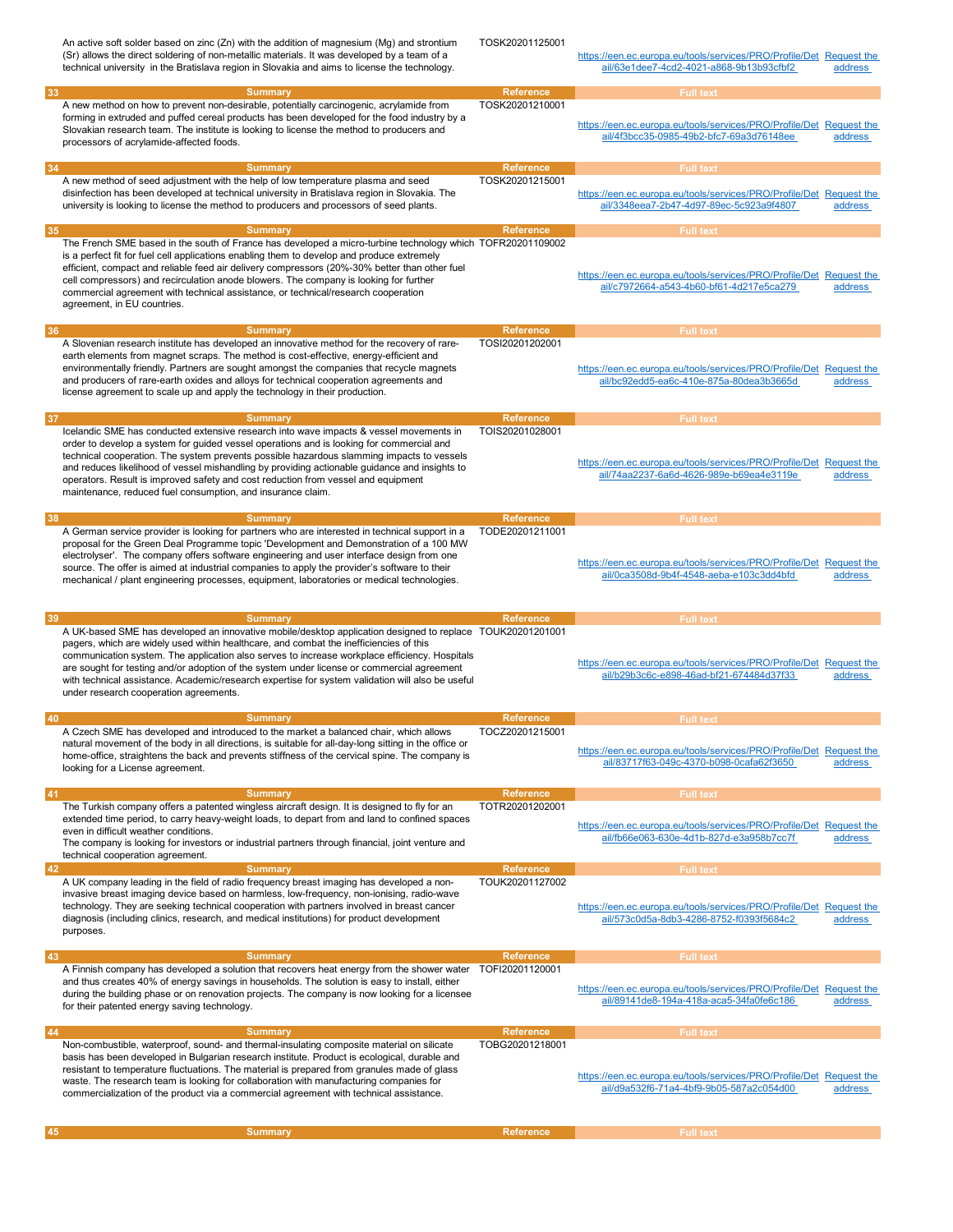|    | Low mineralised water can result in dietary deficiency and have a high corrosion potential on<br>water infrastructure. A Singapore startup has developed an innovative technology that offers<br>precise control to optimise water salinity and alkalinity, and deliver healthier and better-tasting<br>drinking water. It seeks to partner SMEs or MNEs via licensing or commercial agreements with<br>technical assistance.                                                                                                   | TOSG20201217001                     | https://een.ec.europa.eu/tools/services/PRO/Profile/Det Request the<br>ail/d6ac10dd-af7a-43ae-90b8-de8f44bd630c                     | address |
|----|---------------------------------------------------------------------------------------------------------------------------------------------------------------------------------------------------------------------------------------------------------------------------------------------------------------------------------------------------------------------------------------------------------------------------------------------------------------------------------------------------------------------------------|-------------------------------------|-------------------------------------------------------------------------------------------------------------------------------------|---------|
| 46 | <b>Summary</b>                                                                                                                                                                                                                                                                                                                                                                                                                                                                                                                  | <b>Reference</b>                    | <b>Full text</b>                                                                                                                    |         |
|    | A Hungarian company has developed a patented technology that provides a solution for                                                                                                                                                                                                                                                                                                                                                                                                                                            | TOHU20201202001                     |                                                                                                                                     |         |
|    | transforming municipal sewage sludge into solid fuel (Solid Recovered Fuel - SRF), which also<br>enables sewage plants to achieve significant cost savings. The company is looking for potential<br>licensing partners in the field of sewage plant construction and operation.                                                                                                                                                                                                                                                 |                                     | https://een.ec.europa.eu/tools/services/PRO/Profile/Det Request the<br>ail/8c0d0597-1b92-4bb1-940f-f1517a4923b7                     | address |
| 47 | <b>Summary</b>                                                                                                                                                                                                                                                                                                                                                                                                                                                                                                                  | <b>Reference</b>                    | <b>Full text</b>                                                                                                                    |         |
|    | A Dutch SME developed an ultraviolet spectroscopy technology to detect material traces<br>having a unique spectroscopic fingerprint. The technology detects traces in the sub-promille<br>range within a typical detection time of 3 seconds. Many fingerprints are available in a library.<br>The SME seeks partners in the industry interested in trace detection to develop specific<br>instruments based on this spectroscopy method. The SME looks for a technical cooperation<br>agreement.                               | TONL20201130001                     | https://een.ec.europa.eu/tools/services/PRO/Profile/Det Request the<br>ail/05a14c5b-c888-4faf-a920-7e68567a29c0                     | address |
| 48 | <b>Summary</b><br>IoT vibration sensing technology hardware and software Start-Up from Alberta, Canada, is<br>looking to combine expertise in high quality data acquisition and data analysis to generate<br>meaningful results for industries to help them increase safety and reduce costs. The company<br>is looking to form a commercial agreement with technical assistance, financial agreement, or                                                                                                                       | <b>Reference</b><br>TOCA20201029001 | <b>Full text</b><br>https://een.ec.europa.eu/tools/services/PRO/Profile/Det Request the<br>ail/13d6151f-858d-48ad-902f-cf7b2247e1a8 | address |
|    | joint venture agreement with a partner.                                                                                                                                                                                                                                                                                                                                                                                                                                                                                         |                                     |                                                                                                                                     |         |
| 49 | <b>Summary</b>                                                                                                                                                                                                                                                                                                                                                                                                                                                                                                                  | <b>Reference</b>                    | <b>Full text</b>                                                                                                                    |         |
|    | An Italian company is specialized in the air conditioning, refrigeration and process cooling<br>business sectors, particularly in heat exchangers. The company has developed an innovative<br>microchannel heat exchanger capable of maximizing performance and guaranteeing greater<br>reliability of use.<br>The company is searching for manufacturers for manufacturing services agreements.                                                                                                                                | TOIT20201209002                     | https://een.ec.europa.eu/tools/services/PRO/Profile/Det Request the<br>ail/a28fcee1-321f-45c0-bbd4-0f88bd401024                     | address |
| 50 | <b>Summary</b>                                                                                                                                                                                                                                                                                                                                                                                                                                                                                                                  | <b>Reference</b>                    | <b>Full text</b>                                                                                                                    |         |
|    | A Spanish spin-off has developed a compact and real time radar system solution for smart<br>cities traffic monitoring. The radar solution provides not only speed indicators but also number<br>of vehicles, real time traffic monitoring and many different indicators, all of them accessible<br>from a proprietary cloud platform. They offer commercial agreements with technical assistance<br>for the implementation and operation of this technology.                                                                    | TOES20201116001                     | https://een.ec.europa.eu/tools/services/PRO/Profile/Det Request the<br>ail/816205a8-6fd3-4871-b0d9-e74938c6cec4                     | address |
| 51 | <b>Summary</b>                                                                                                                                                                                                                                                                                                                                                                                                                                                                                                                  | <b>Reference</b>                    | <b>Full text</b>                                                                                                                    |         |
|    | A Spanish leading company in the drone sector is offering its expertise in autopilots and related TOES20201201001<br>services for drones, unmanned aerial vehicles (UAVs) and electric vertical take-off and landing<br>aircrafts (eVTOLs), to be integrated in a consortia applying to Green Deal Call Area 5, LC-GD-<br>5-1-2020 green airports and ports as multimodal hubs for sustainable and smart mobility. A<br>research cooperation agreement with SMEs, corporates, universities or research centres in<br>envisaged. |                                     | https://een.ec.europa.eu/tools/services/PRO/Profile/Det Request the<br>ail/e701a236-efb6-4e4d-8300-44f8ba9f267b                     | address |
| 52 | <b>Summary</b>                                                                                                                                                                                                                                                                                                                                                                                                                                                                                                                  | <b>Reference</b>                    | <b>Full text</b>                                                                                                                    |         |
|    | An Italian company specialized in digital imaging in the cultural heritage has developed a cloud TOIT20201113001<br>platform based on very high resolution images and ontologies to study and promote collections<br>of artworks. The extremely high definition of the images allows you analyze the smallest details<br>even remotely. Museum and art galleries looking for new solution to bring art to schools are<br>sought for commercial agreement with technical assistance.                                             |                                     | https://een.ec.europa.eu/tools/services/PRO/Profile/Det Request the<br>ail/8fe09ddf-fc07-420c-b532-f45f01fc31e0                     | address |
| 53 | <b>Summary</b>                                                                                                                                                                                                                                                                                                                                                                                                                                                                                                                  | <b>Reference</b>                    | <b>Full text</b>                                                                                                                    |         |
|    | Researchers at a spanish university present a novel device that allows non-destructive<br>sampling of treetops from the ground to quantify the damage caused by biotic agents (pests)<br>and abiotic (storms, hail, torrential rains) or to control production of fruits, without the need for<br>artificial means of elevating the operator, reducing the risk to the observer and to the health of<br>the tree itself. They seeks to achieve commercial or licensing agreements with companies in<br>the forestry sector.     | TOES20201215004                     | https://een.ec.europa.eu/tools/services/PRO/Profile/Det Request the<br>ail/02f92d35-0a0f-4a33-a311-f5722a3cb863                     | address |
| 54 | <b>Summary</b>                                                                                                                                                                                                                                                                                                                                                                                                                                                                                                                  | <b>Reference</b>                    | <b>Full text</b>                                                                                                                    |         |
|    | A research group from a Spanish university has developed and patented a new system and<br>procedure for roundabout signaling and traffic control. The system is based on grouping the<br>vehicles of each access into platoons and staggering the platoon's arrival from orthogonal<br>directions of roundabout access. They are looking for license or joint venture agreements.                                                                                                                                               | TOES20201215003                     | https://een.ec.europa.eu/tools/services/PRO/Profile/Det Request the<br>ail/25bea27f-a8ce-4f3b-8676-e5a22860df6f                     | address |
| 55 | <b>Summary</b>                                                                                                                                                                                                                                                                                                                                                                                                                                                                                                                  | <b>Reference</b>                    | <b>Full text</b>                                                                                                                    |         |
|    | A Spanish University has developed probiotic cellulose for antibiotic-free therapy of any skin<br>infection that uses probiotics which exhibits bactericidal activity against most skin infections.<br>This biomaterial represents a new and effective approach for the non-antibiotic therapy of<br>topical bacterial infections. The university is looking for a pharmaceutical or health company<br>interested in licensing this patented technology.                                                                        | TOES20201203002                     | https://een.ec.europa.eu/tools/services/PRO/Profile/Det Request the<br>ail/8b55cb69-6a5a-4dd7-ada3-e2c89d79034d                     | address |
| 56 | <b>Summary</b>                                                                                                                                                                                                                                                                                                                                                                                                                                                                                                                  | <b>Reference</b>                    | <b>Full text</b>                                                                                                                    |         |
|    | Researchers from a Spanish University and a Public Health Institution have developed a new<br>biomaterial for tissue engineering that uses decellularized sturgeon cartilage. This cartilage<br>offers biocompatibility and shows great potential in vivo for the replacement of tissues that<br>require long-term structural stability, such as the bone, cornea or, especially, cartilage. The<br>researchers are looking for companies interested in a license agreement of the patented<br>technology.                      | TOES20201203001                     | https://een.ec.europa.eu/tools/services/PRO/Profile/Det Request the<br>ail/7f5d6626-80bb-4773-9044-c3fbfe555338                     | address |
|    | <b>Summary</b>                                                                                                                                                                                                                                                                                                                                                                                                                                                                                                                  | <b>Reference</b>                    |                                                                                                                                     |         |
| 57 | Researchers from a Spanish University have developed a neutron beam production device<br>useful for neutron capture cancer therapies, and more particularly, for boron therapies. The<br>present invention produces, moderates and shapes neutrons more adequately than existing<br>designs, providing more appropriate and safer energy ranges for their therapeutic application.<br>The university is looking for a licensing agreement.                                                                                      | TOES20201216001                     | <b>Full text</b><br>https://een.ec.europa.eu/tools/services/PRO/Profile/Det Request the<br>ail/758f0d07-dec1-480e-a774-aae630fe4816 | address |